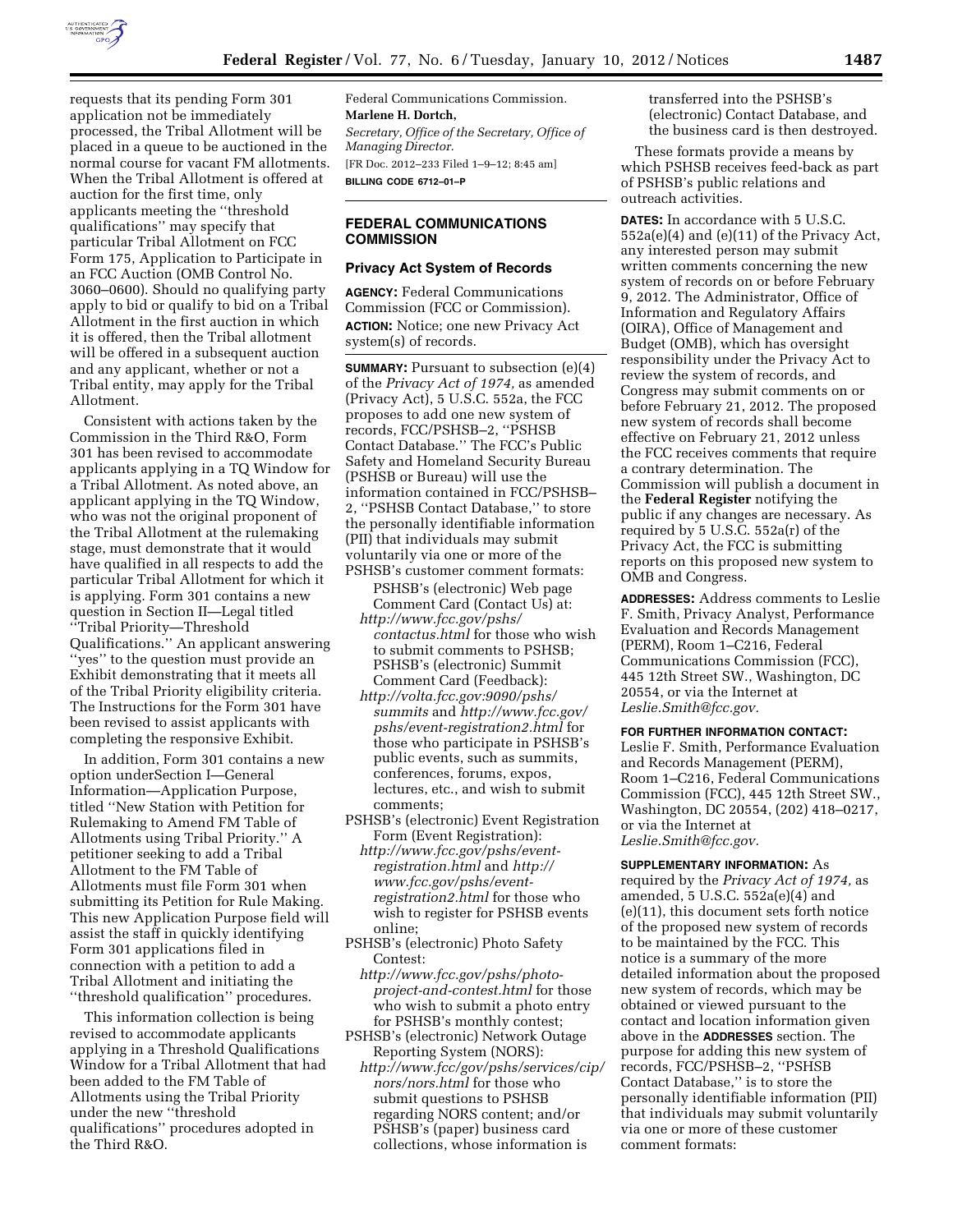- PSHSB's (electronic) Web page Comment Card (Contact Us) at: *[http://volta.fcc.gov:9090/pshs/](http://volta.fcc.gov:9090/pshs/contactus.html)  [contactus.html](http://volta.fcc.gov:9090/pshs/contactus.html)* for those who wish to submit comments to PSHSB;
- PSHSB's (electronic) Summit Comment Card (Feedback):

*<http://www.fcc.gov/pshs/summits/>* and *[http://www.fcc.gov/pshs/event](http://www.fcc.gov/pshs/event-registration2.html)[registration2.html](http://www.fcc.gov/pshs/event-registration2.html)* for those who participate in PSHSB's public events, such as summits, conferences, forums, expos, lectures, etc., and wish to submit comments;

- PSHSB's (electronic) Event Registration Form (Event Registration): *[http://www.fcc.gov/pshs/event](http://www.fcc.gov/pshs/event-registration.html)[registration.html](http://www.fcc.gov/pshs/event-registration.html)* and *[http://](http://www.fcc.gov/pshs/event-registration2.html)  [www.fcc.gov/pshs/event](http://www.fcc.gov/pshs/event-registration2.html)[registration2.html](http://www.fcc.gov/pshs/event-registration2.html)* for those who wish to register for PSHSB events online;
- PSHSB's (electronic) Photo Safety Contest:
- *[http://www.fcc.gov/pshs/photo](http://www.fcc.gov/pshs/photo-project-and-contest.html)[project-and-contest.html](http://www.fcc.gov/pshs/photo-project-and-contest.html)* for those who wish to submit a photo entry for PSHSB's monthly contest;
- PSHSB's (electronic) Network Outage Reporting System (NORS):
- *[http://www.fcc/gov/pshs/services/cip/](http://www.fcc/gov/pshs/services/cip/nors/nors.html) [nors/nors.html](http://www.fcc/gov/pshs/services/cip/nors/nors.html)* for those who submit questions to PSHSB regarding NORS content; and/or
- PSHSB's (paper) business card collections, whose information is transferred into PSHSB's (electronic) Contact Database, and the business card is then destroyed.

These formats provide a means by which PSHSB receives feed-back as part of PSHSB's public relations and outreach activities.

This notice meets the requirement documenting the proposed new system of records that is to be added to the systems of records that the FCC maintains, and provides the public, OMB, and Congress with an opportunity to comment.

## **FCC/PSHSB–2**

### **SYSTEM NAME:**

PSHSB Contact Database.

#### **SECURITY CLASSIFICATION:**

The FCC's Security Operations Center (SOC) has not assigned a security classification to this system of records.

## **SYSTEM LOCATION:**

Public Service and Homeland Security Bureau (PSHSB), Federal Communications Commission (FCC), 445 12th Street SW., Washington, DC 20554.

## **CATEGORIES OF INDIVIDUALS COVERED BY THE SYSTEM:**

Individuals from the public-at-large and the public safety community.

# **CATEGORIES OF RECORDS IN THE SYSTEM:**

The categories of records in this information system include the contact information in the PSHSB Contact Database that individuals have provided with their comments or messages, which includes one or more of the following, depending upon PSHSB requirements:

1. Personal contact information, including but not limited to, individual's name, personal cell phone number(s), home telephone number(s), business telephone number(s), personal and professional email address(es), personal and professional fax number(s), IP address, business and home mailing address, etc.; and

2. Job-related data, including but not limited to:

(a) Type(s) of organization(s): Title, academia, association/institution, authorities, college/university, boards, commissions, councils, legislative, military, non-for-profit organization(s), private sector, business(es), research and development (R&D), training facilities; and

(b) Government(s): City, county, federal, foreign, state, tribal; and organization affiliation, *i.e.,* such as 9– 1–1 Services, Public Safety Answering Points (PSAPs), Emergency Alert System (EAS), first responders, health care sector, persons with disabilities, and spectrum. *e.g.,* spectrum authorizations, spectrum management, spectrum enforcement.

## **AUTHORITY FOR MAINTENANCE OF THE SYSTEM:**

Sec. 151, 152, 155, 257, 303 of the Communications Act of 1934, as amended, 47 U.S.C. 151, 152, 155.

#### **PURPOSE(S):**

The FCC's PSHSB Contact Database information system stores the personally identifiable information (PII) that individuals may submit voluntarily via one or more of these customer comment formats:

(a) PSHSB's (electronic) Web page Comment Card (Contact Us) at: *[http://](http://www.fcc.gov/pshs/contactus.html) [www.fcc.gov/pshs/contactus.html](http://www.fcc.gov/pshs/contactus.html)* for those who wish to submit comments to PSHSB;

(b) PSHSB's (electronic) Summit Comment Card (Feedback): *[http://volta.](http://volta.fcc.gov:9090/pshs/summits/) [fcc.gov:9090/pshs/summits/](http://volta.fcc.gov:9090/pshs/summits/)* and *[http://](http://www.fcc.gov/pshs/event-registration2.html) [www.fcc.gov/pshs/event](http://www.fcc.gov/pshs/event-registration2.html)[registration2.html](http://www.fcc.gov/pshs/event-registration2.html)* for those who participate in PSHSB's public events, such as summits, conferences, forums, expos, lectures, etc., and wish to submit comments;

(c) PSHSB's (electronic) Event Registration Form (Event Registration): *[http://www.fcc.gov/pshs/event](http://www.fcc.gov/pshs/event-registration.html)[registration.html](http://www.fcc.gov/pshs/event-registration.html)* for those who wish to register for PSHSB events online;

(d) PSHSB's (electronic) Photo Safety Contest: *[http://www.fcc.gov/pshs/photo](http://www.fcc.gov/pshs/photo-project-and-contest.html)[project-and-contest.html](http://www.fcc.gov/pshs/photo-project-and-contest.html)* for those who wish to submit a photo entry for PSHSB's monthly contest;

(e) PSHSB's (electronic) Network Outage Reporting System (NORS): *[http://www.fcc/gov/pshs/services/cip/](http://www.fcc/gov/pshs/services/cip/nors/nors.html) [nors/nors.html](http://www.fcc/gov/pshs/services/cip/nors/nors.html)* for those who submit questions to PSHSB regarding NORS content; and/or

(f) PSHSB's (paper) business card collections, whose information is transferred into PSHSB's (electronic) Contact Database, and the business card is then destroyed.

These formats provide a means by which PSHSB receives feed-back as part of PSHSB's public relations and outreach activities.

### **ROUTINE USES OF RECORDS MAINTAINED IN THE SYSTEM, INCLUDING CATEGORIES OF USERS AND THE PURPOSES OF SUCH USES:**

Information about individuals in this system of records may routinely be disclosed under the following conditions:

1. Congressional Inquiries—When requested by a Congressional office in response to an inquiry by an individual made to the Congressional office for the individual's own records;

2. Government-wide Program Management and Oversight—When requested by the National Archives and Records Administration (NARA), the General Services Administration (GSA), and/or the Government Accountability Office (GAO) for the purpose of records management inspections conducted under authority of 44 U.S.C. 2904 and 2906; when the U.S. Department of Justice (DOJ) is contacted in order to obtain that department's advice regarding disclosure obligations under the Freedom of Information Act (FOIA); or when the Office of Management and Budget (OMB) is contacted in order to obtain that office's advice regarding obligations under the Privacy Act;

3. Program Partners (public safety community)—A record from this system may be used as part of the PSHSB's statistical reporting and/or summaries of the comments that the Bureau provides to first responders such as the Red Cross, Association of Public Communications Officials (APCO), National Emergency Number Association (NENA), Department of Homeland Security (DHS), and other federal partners, law enforcement agencies, and medical organizations,